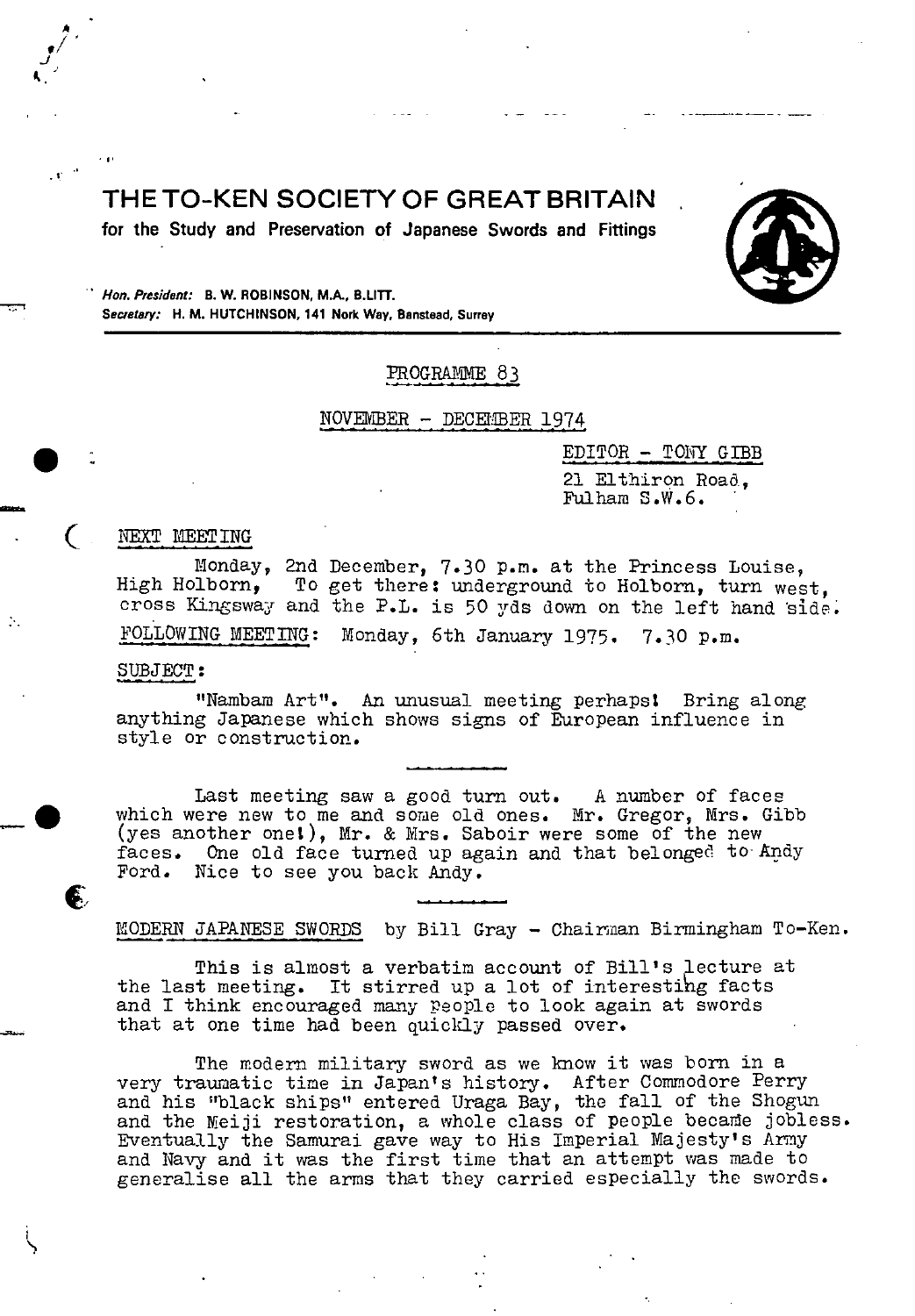It was a very bad time for swords. A tremendous number of them were exported abroad because the sword had lost all its value as a weapon.

**a** 

•1

 $\bullet$ 

I.,

Then, however, with the invasion of China and the Russo-Japanese war of 1905, both of which the Japanese won, there was a great upheaval in the martial spirit of Japan. The was a great upheaval in the martial spirit of Japan. Jajmnese began to get back a little of the self respect that they had lost and a little bit of the feeling that perhaps they were God's chosen people. This was a return to the feeling that they had prior to the opening of Japan. The feeling that the western civilizations were superior and that they were backward people was beginning to fade. The country became industrialised on a great scale and the Japanese 5egan to believe that they could build an Empire which they almost did.

Up until W.W.II there were about 100 swordsmiths working and these smiths increased in number during the war years. The main question arising is the quality of a blade. A blade is good or not as the case may be. But it does not matter when it was made. I have always contended that there were some very good Showa smiths. They seem to be covered by the term Gendai<br>To. The method of construction was the same as that of earlier The method of construction was the same as that of earlier sword periods and they were as good as the earlier swords. The Japanese are now beginning to realise this and are buying them back.

 $\mathcal{L}$ 

 $\bullet$ 

Some swords that dealers wouldn't touch two years ago are now being bought and are being taken to Japan. I believe that this was not legally possible prior to this year.

The first style to arise was the Kyu Gunto. This was a poor attempt to ape the style of swords used at the time by the foreigners. We usually find good blades in this type of mounting and they were used up to and during W.W.II.

On quite a few swords, such as these, Mon are found. Some had two or three Mon on the sword depending on the man's descent. One sword here has a Non on either side of the Kabuto Ganc. One is possibly a character Non, either that or the title of the owner.

Coming into the Japanese army as a cadet the potential officer could take a sword with him. If he hadn't got one he was given one. But until he passed out he could not carry it in military koshirae. He had to carry it in a semi-civilian koshirae. Often they simply put a leather combat cover over the saya. He could continue to wear his sword in this way when an officer if he chose to and many did.

On many military swords one finds a strip of linen<br>from the sword, with Japanese characters on it. It is hanging from the sword, with Japanese characters on it.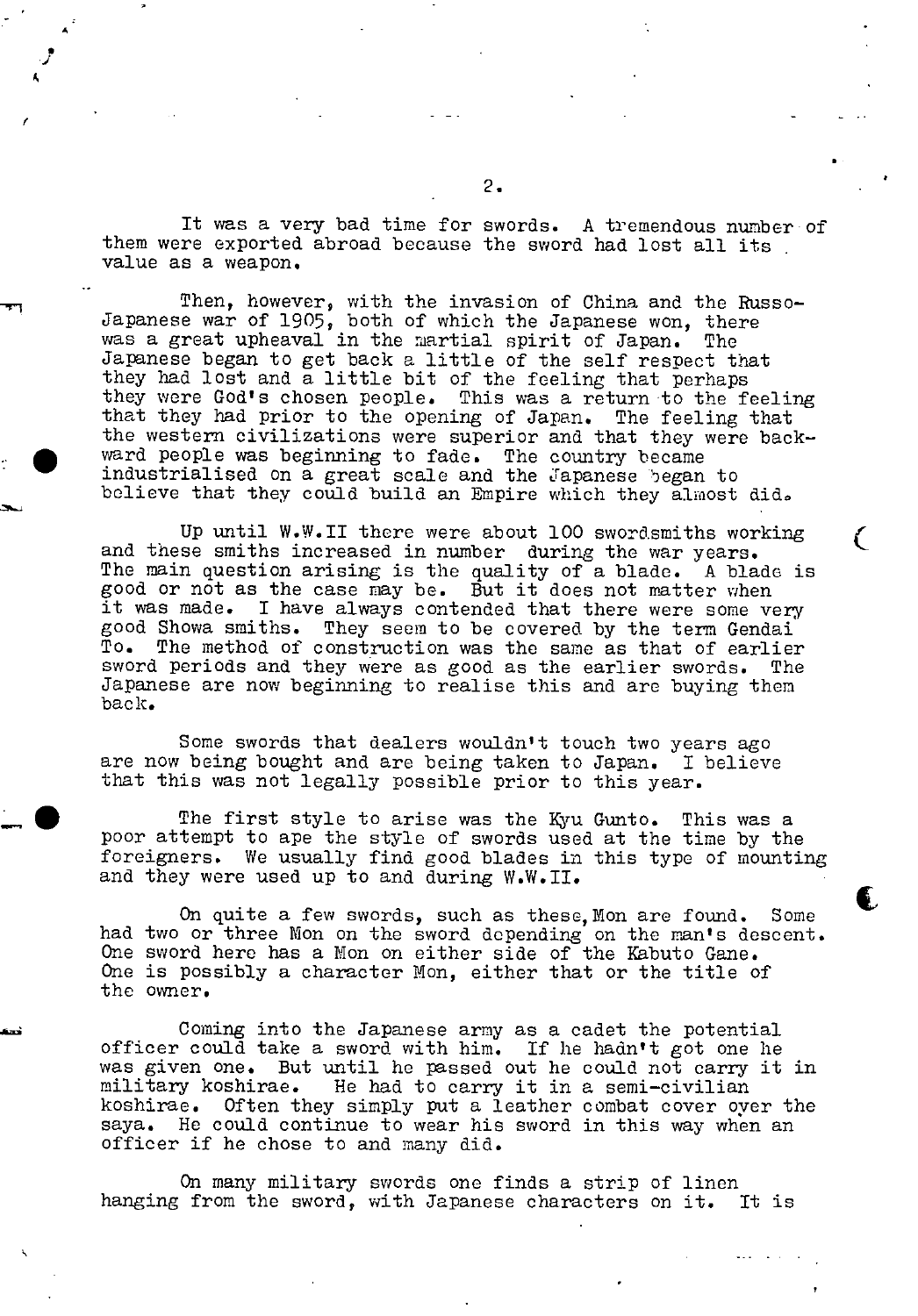usually said that this is the name and rank of the officer whose sword it was but this is not necessarily true. At the beginning of W.W.II a great many Japanese families had no sons to send into the army but they did have swords and these were donated to the army on the promise that they would be given back at the end of the war. In many cases therefore, especially when the characters are placed inside the saya, this is the name of the people who owned the blade and donated it.

The arsenals that produced blades had working in them many of the smiths who were working freelance before the war. They continued to make blades. in exactly the same way as they had always done. Therefore we find many blades with arsenal stamps on them that are good swords and made in exactly the same way as swords of the earlier periods. We exactly the same way as swords of the earlier periods. Walso find blades that are oil tempered. It is sometimes also find blades that are oil tempered. difficult to tell the difference between oil and water tempered blades, however there always seems to be Nioi but very rarely Nie on oil tempered blades.

The main thing to consider about swords is the blade itself no matter when it was made or whatever stamps are<br>on it, There are good blades of modern manufacture. Two on it. There are good blades of modern manufacture. years ago a modern blade in Weller & Dufty's fetched £400 and it was definitely a Seki arsenal blade. This is something for which I have no answer.

Incidentally I am told that the reason for oil<br>g was that so many blades were being cracked by water tempering was that so many blades were being cracked tempering.

• The standard military koshirae was introduced in 1934, but the Kyn Gunto was still carried as well. Mons are found on many military swords and in many places, e.g. the Kabuto Gane, menuki, fuchi, even on the saya. It seems the officer could choose where to put it.

N.C.O. swords sometimes have good blades. Just because a man came from a good family didn't necessarily mean that he would become an offictr and he was only allowed to mount his sword in a regulation:manner. I have seen a good blade in  $N.C.O.$  type mounts. Nine times out of ten however they have Nine times out of ten however they have Arabic numerals engraved on the blade.

There were also swords called Mura-ta-to, named after the man but I haven't seen any. The books say they were machine made blades and that the colour of the steel is rather beautiful.

There were five arsenals making blades. Seki and Tokyo being the best known. A lot of blades were mass produced but some were made that are very good.

One particular smith Hideyoshi made blades during the

io

 $\bigcirc$ 

**a**  '-I •1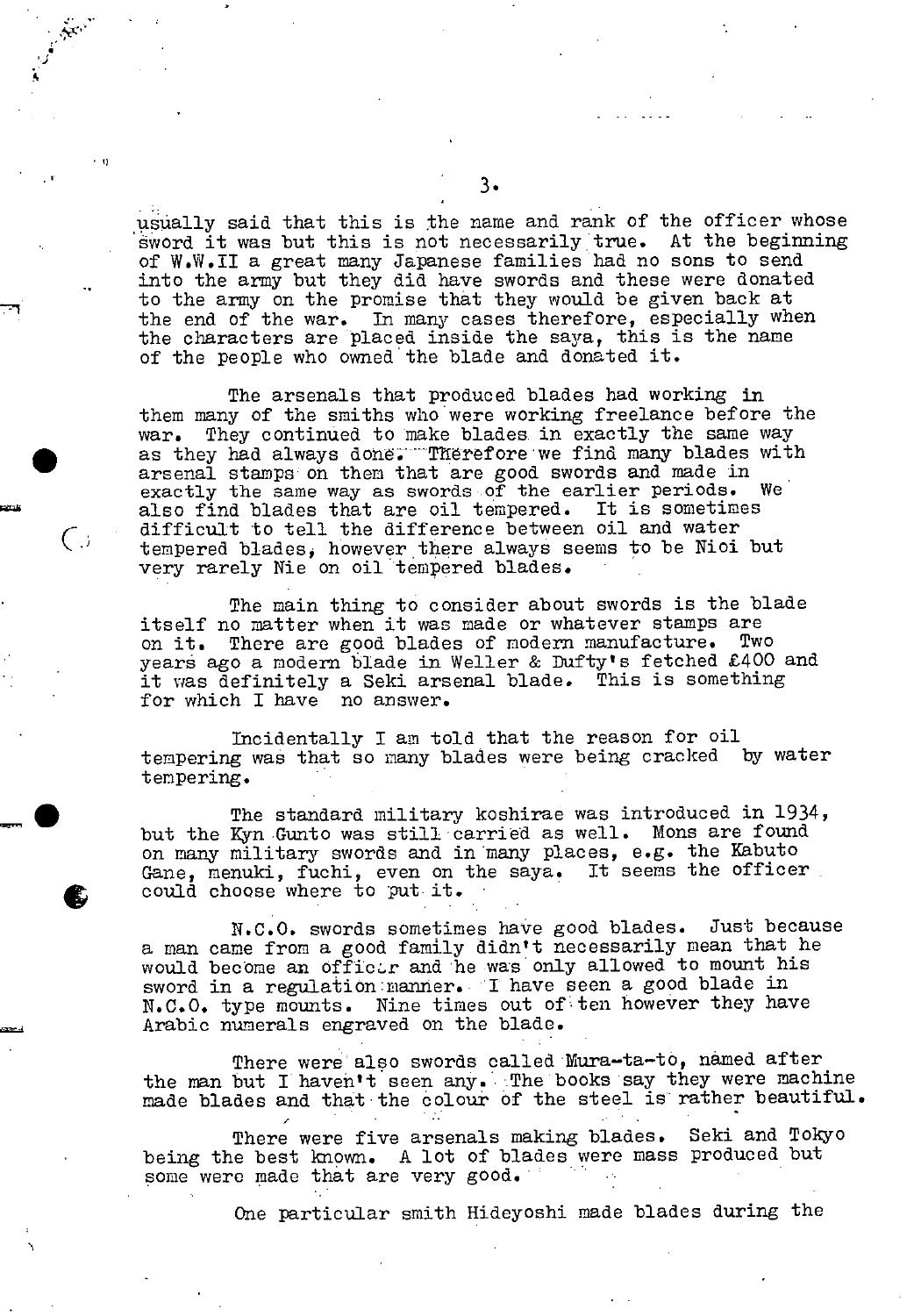war and in 1966 he was selected as the smith to make the blades for presentation to various officials for the 2600th anniversary of the Imperial reign.

a

*'I* 

An example of a good Showa blade which is as good if not better than many of the smiths of preceding periods is seen. In my opinion it is a blade that sums up the spirit of Japan and the spirit of the Samurai. The carving on the blade reads:-

> .. "Just as the cherry blossom fades and falls to the ground so it is with my useful life. Should it prove to be of use to my Emperor I would not fail to fall".

> > $\zeta$

 $\blacktriangledown$ 

We saw many examples of military mounted swords. Some contained old blades and others modem blades.

One interesting question was that we see many army and navy swords but what about the air force? In fact we were told that they carried a sword mounted in standard army mounts and there was a place in the cockpit for it. Also they carried a small dirk with which they apparently committed Seppuku during their final crash dive.

Getting back to blades. John Harding told us that oil tempered blades were made from prepared steel, then shaped and tempered but instead of using clay,wax paper was used instead. Oil tempering was, in fact, what we might call "case hardening". It is fairly well accepted that the edge is no harder than the rest of the blade and we only find Nioi but not Nie. The type of hamon could vary by cutting the wax paper into a design. This type of blade was made at the Seki arsenal, although some blades are signed "Bizen". This merely meant that the man came from Bizen Province. These arsenals were cutlery factories turned over to arms factories.

It is also seen that some swords were inscribed with the information that they were made from Manchurian iron (Mantetsu). This referred to Nanchurian railway lines, which were in fact made in England and shipped to Manchuria in the late 19th Cent. This was ironic as some years later in the 2nd W.W. the Japanese were fighting the English with swords made from English ironli

Then followed a discussion on whether or not good blades are found in military mounts. Obviously what constitutes a "good" blade is a matter of opinion but it seemed that blades in military mounts could be divided into three groups viz:old blades, Gendai-To and mass produced blades.

As regards old blades I have myself seen a fair number of poor to medium quality Koto blades in military mounts. They seem to be Mumei and maybe there was some superstition re.having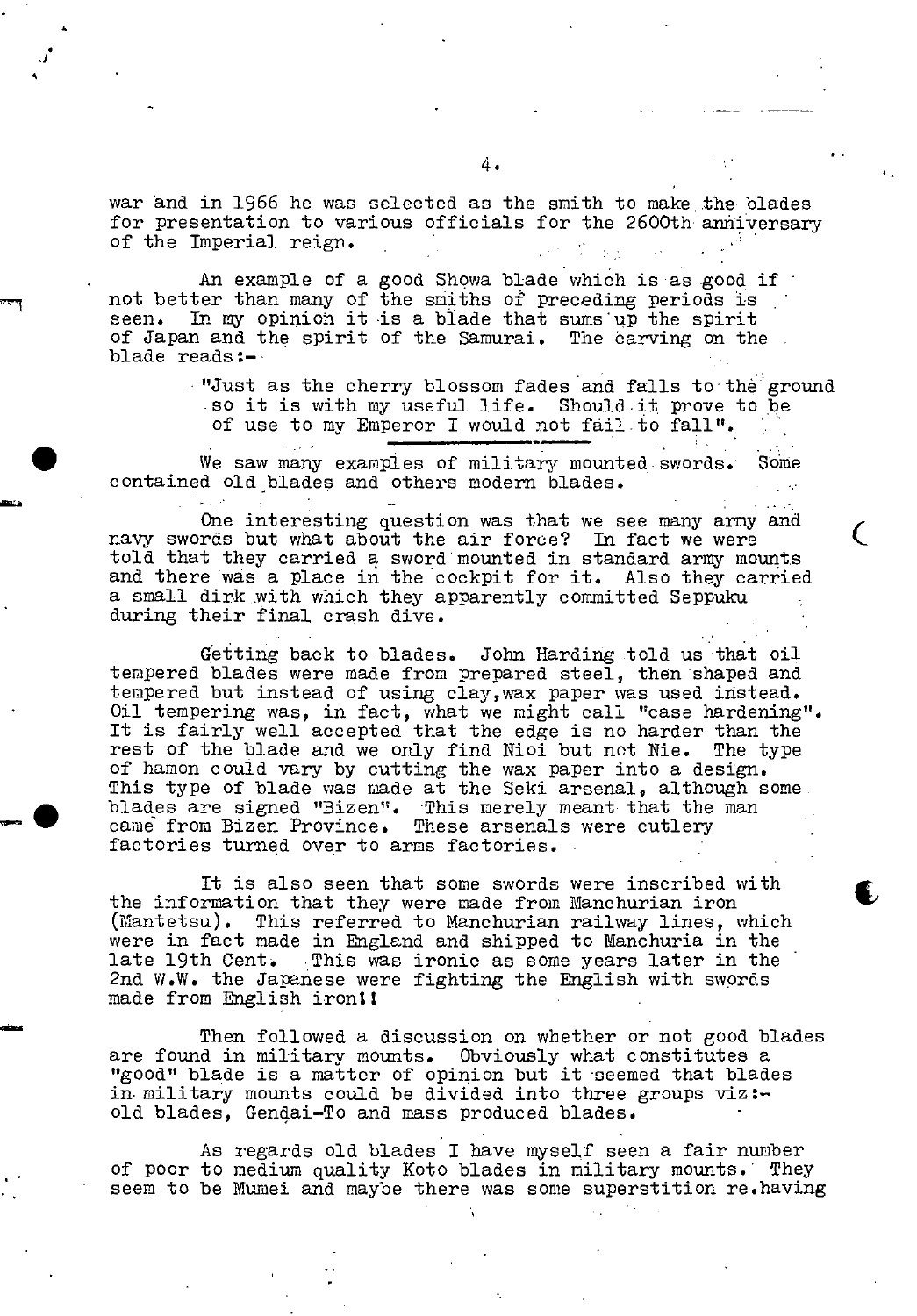• aKoto blade but I don't know, from my experience I have not seen so many Shinto and Shin Shinto blades but this may be coincidence. I must admit, although it is difficult to say categorically that no good blades were taken to war, that I have not seen many good blades in military mounts.

Bon Dale said that in his experience 25%.-30% of blades in military mounts may be old blades and about 1% are really good blades.

We heard that the navy tended to attract people with good samurai backgrounds, therefore there seems- to be a • greater.iikelihood of finding a good blade in naval mounts. However good blades do occur in army mounts. In fact a "National Treasure" has been found in army mounts but this is an extremely rare event.

The second group, i.e. Gendai-To is a group which I think has far to go. Just as in the art world where modern paintings are admired so too in the modern smith made sword group there can be much to be enjoyed. Gendai-To should not be written off just because they are not old. After all try and get one made by a present-day smith and see the cost.

As regards the third group, these swords are interesting as war swords but not, I think it is agreed, as "art" swords.

Anyway let us look a little closer at Gendai-To as I am sure that collectors that cannot afford older blades may well be able to obtain some interesting modern blades.

Next follows an interesting letter from Mr.E.Mathers of Derby, the gist of which reads as follows:-

Here is at least part of the correspondence which you requested. on. the subject of nijuba and utsuri. I would disagree that the production of a double yakiba is the result of a double tempering process. The reheating-of a quenched blade for a second quenching operation would result in significant distortion of the blade and a modification of the results of the first quench such' that much of the first yakiba would disappear. The production of a double yakiba would require. either

a) a high carbon steel strip to be deliberately incorporated into the low carbon steel of the jigane, oriented to lie parallel to the cutting edge when forged to shape.. For.a readily visible yakiba the strip would need to be of a higher carbon content than the cutting edge. If this is done then covering the--blade in sabidoro inthe conventional

I,

/

4

0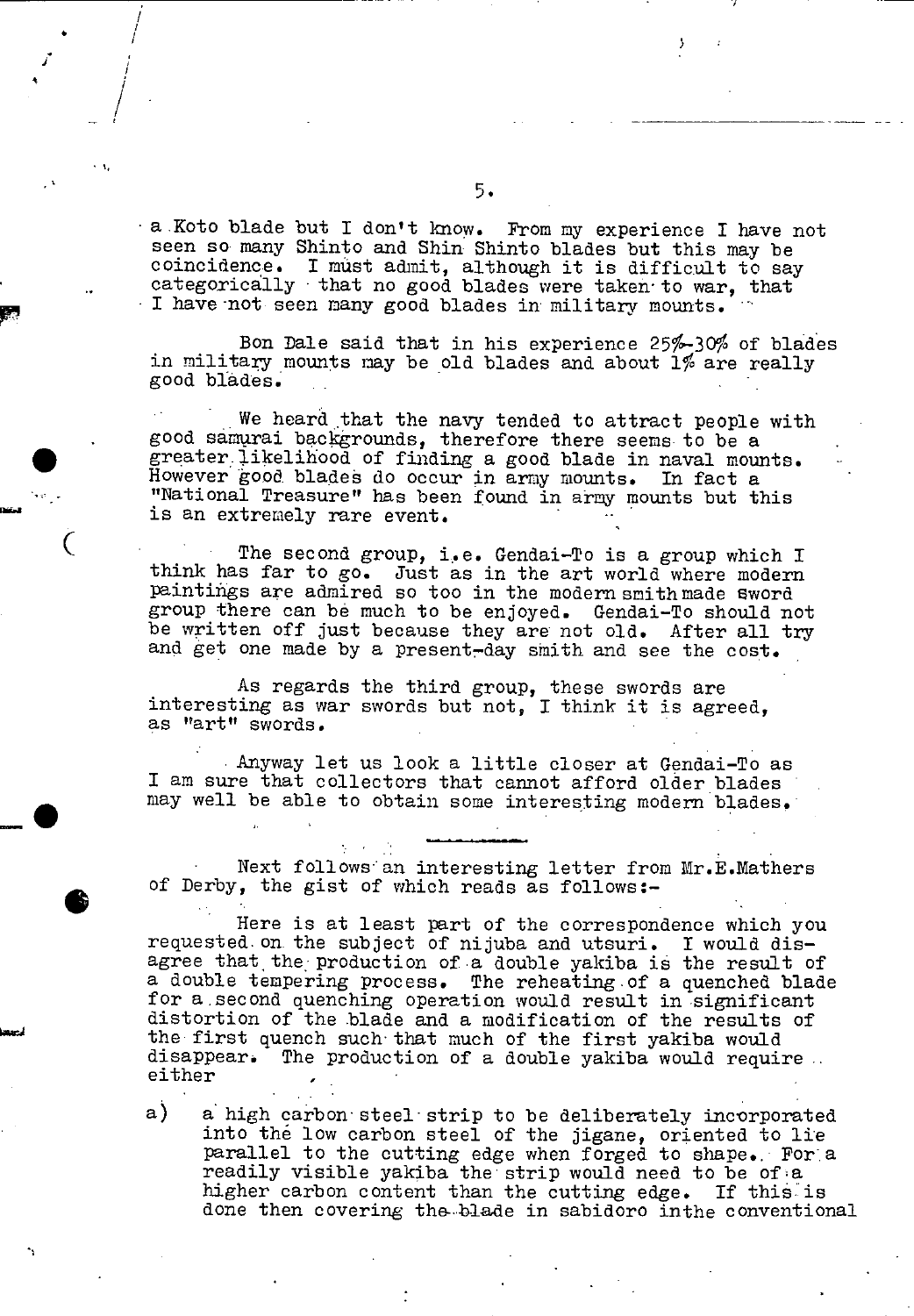manner and quenching would result in two areas of approximately matching hardness - the cutting edge and the second yakiba. I consider that the second yakiba would however, be very diffuse, perhaps discontinuous, with no sharp bouhdary, possibly nioi between the two yakibas but no nie

4.

or

J.

b) the sabidoro to be removed from two regions - along the cutting edge and from an area parallel with the cutting edge to give the second yakiba. The blade would then be quenched, in one operation, resulting in two rapidly cooled regions and hence two yakibas. Both of these<br>would be well defined, with nie and possibly nioi. Such would be well defined, with nie and possibly nioi. a treatment has been described by Masahide and is illustrated in Sword and Same p.91.

Of the two techniques I would favour (b) for the produc-<br>tion of a well defined second yakiba. Option (a) however, would produce an effect such as has been described for utsuri and would appear on blades of complicated construction e.g. san mai awase. There are some suggestions by Masahide (ibid.) that this is so and he also makes the comment that a sword which has been reheated is yaki naoshi mono - not to be trusted in a fight.

Incidentally, I have assumed that where you refer to tempering it is the quenching operation which is being described. Tempering is a fairly precise metallurgical term which, in the types of carbon steels of which Japanese swords are made, infers that the steel has been reheated to a temperature of up to approximately 700 C. in order to reduce the hardness and increase the toughness, the higher the temperature the softer the steel. Such an operation was carried out on Western swords which were fully quenched making them hard but brittle and these were subsequently tempered to soften them and increase<br>their toughness (resistance to shock or impact). This was not<br>porformed on Japanese swords since these have areas selectively performed on Japanese swords since these have areas selectively quenched (the yakiba) to give an extremely hard cutting edge<br>but a softer tougher body - a far superior product. I find but a softer tougher body - a far superior product. the problem of metallurgical nomenclature within the society to be rather confusing, since many of the terms are incorrectly used probably because many of the errors are perpetrated and perpetuated in the books and papers available to us for study - Sword and Same is a prime example, pages 89 and 91 particularly so. As a passing comment you may be interested to know that As a passing comment you may be interested to know that I have been invited by the East Midland Metallurgical Society part of the Institution of Metallurgists, to give a lecture on "the Metallurgy of Japanese Swords'. This will be held sometime in November 1975, probably at Loughborough University, Leics. To-Ken members and guests will be welcome to attend. Full details to follow.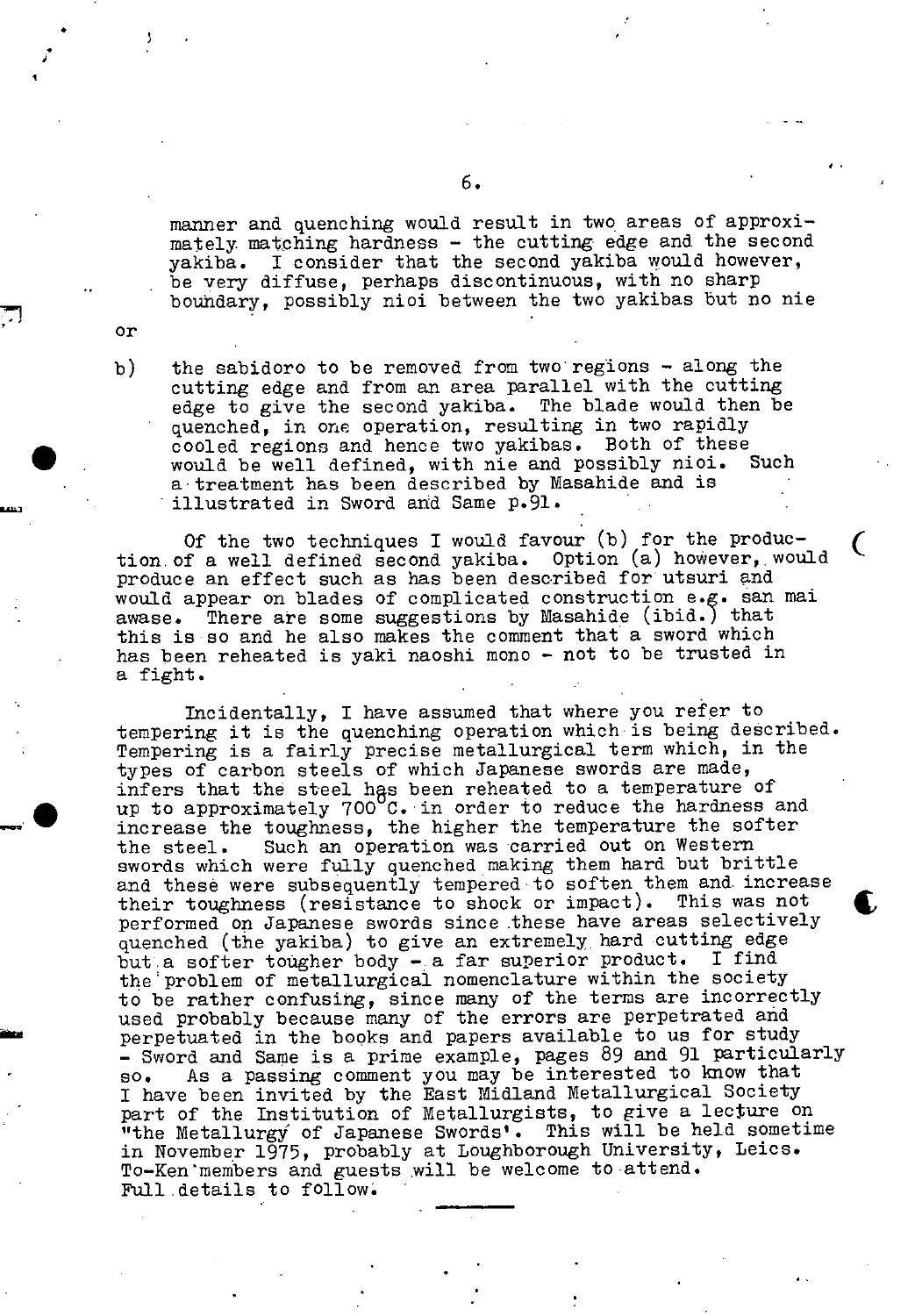I have been given some interesting newspaper cuttings by Ron Gregory which will appear in future issues. One interesting article is included here as it is concerned with "modern swords". Any other such cuttings that members have may well be of interest also. The cutting reads:-

### SWORD SMITH'S ART STARTED AT TEMPLE

Dedication of Ancient-Style-Shop at Military Shrine is Impressive Affair.

| ARTISANS ARE INSTALLED |             |  |
|------------------------|-------------|--|
|                        | (July 9/33) |  |

Impressive Rites Mark Seating of Masters and Their Disciples before Altar.

Establishment of the ancient art of the sword smith in the compound of Yasukuni Shrine atop Kudan Hill was marked yesterday by the attendance of more than 60 army dignitaries and other notables at the dedication of an ancient style structure according to Shinto rites.

In ceremonies taking place before the entrance to the. building the chief priest of the. military shrine read an announcement of the opening of the unusual shop for the welding of Japanese swords after the olden fashion. There was a purification ceremony, offerings were placed on the altar, and a ceremony symbolical of the actual start of sword-welding there was held.

Part of the money used in erecting the structure, which has a roof of copper plates, came from Mrs. Takeko Komine, widow of a wealthy lacquer dealer in Kanda. She contributed  $H$ ,600,000 to the army and navy in accordance with the will of widow of a we<br>
\tidow of a we<br>
\tidow of a we<br>
\tidow of a we<br>
her husband.

In a setting of large sacred trees decorated with paper strips of five different colours, War Minister Araki introduced Mr. Toshihiro Miyaguchi, 37, and Mr. Tokutaro Kajiyama, 53, well known masters in Japanese sword welding, and conferred professional names on them. Mr. Miyaguchi receiving the name of "Yasuhiro" and Mr. Kajiyama the name of "Yasutoku".

The masters were seated before the altar as the ceremonies began. Their four disciples were led into the place by Rear Admiral Koizumi and seated beside their masters. All the sword smiths were dressed in traditional costumes.

As collectors we are, I. think, always interested in the items in other peoples hands even if we cannot buy them!! It

I \*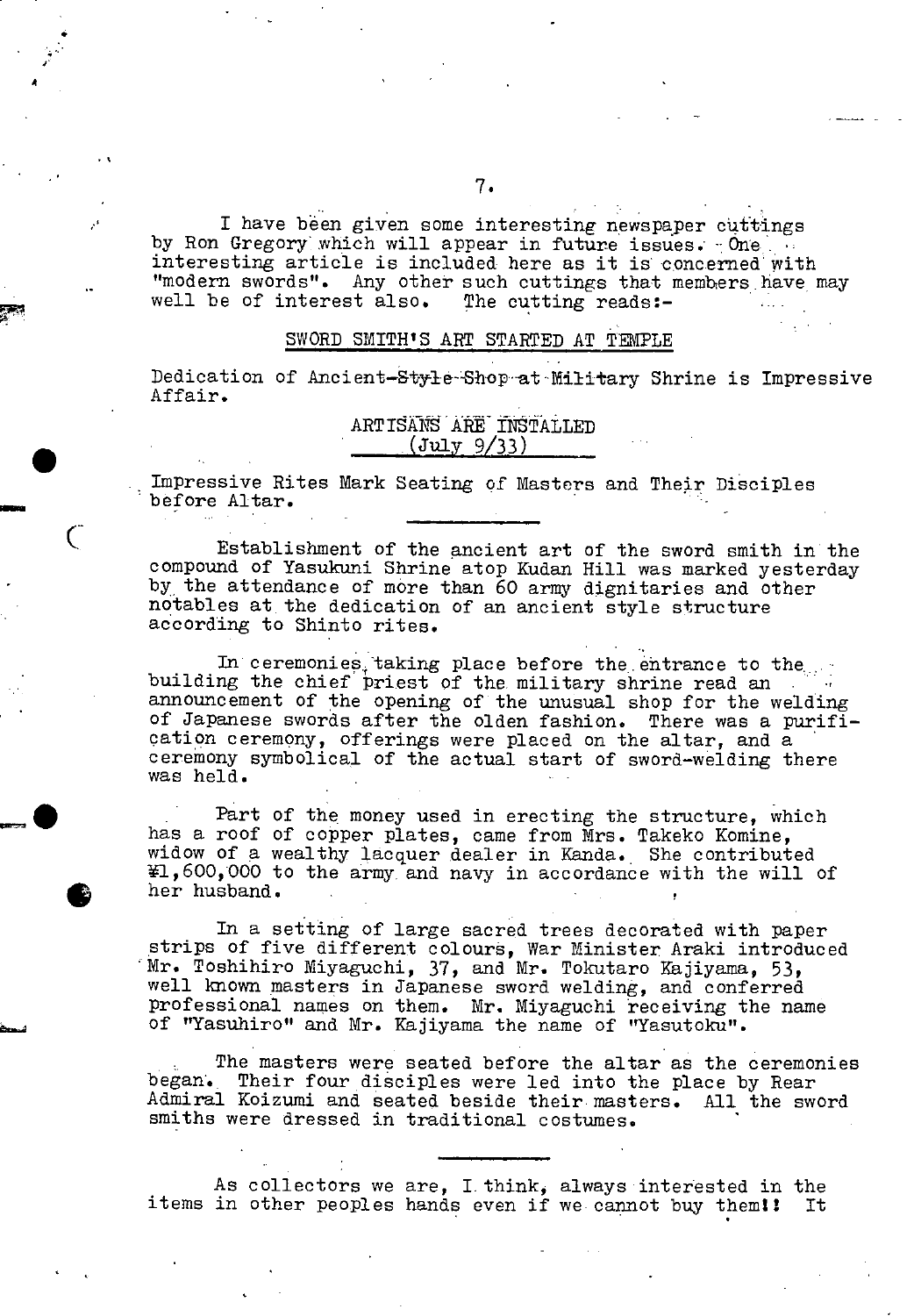would, I think, be interesting to hear from members of the swords that they have. For example what the sword looks like; who made it and when, details of Koshirae, how it was acquired and so on. To start the ball rolling, I include a note on a sword in "Robbie's" collection which some members already know about<br>but others I am sure do not. The note was sent to me by but others I am sure do not. Robbie and it reads:-

# A SWORD FOR THE EMPEROR

and the second control of the second

#### by B.W. Robinson

. By an Imperial decree of 1877 the wearing of swords, which had been the Japanese Samurai's privilege for many centuries, was forbidden once and for all. Blades were still made for ceremonial or presentation and for officers of the army and navy, but for all practical purposes this decree put a period to the long history of the Japanese sword, what has followed is in the ( nature 'of an appendix,.

But the quarter-century immediately preceding the decree was by no means a twilight period of the craft, and a number of brilliant swordsmiths were at work: Naotane and his pupil Naokatsu at Yedo (Tokyo),Se. Yukihide in Tosa, Gwassan Sadayoshi and his pupil Sadakazu at Osaka and, perhaps the most brilliant of all, Kiyomaro "the Masamune of Yotsuya", whose best pupil, Kurihara Nobuhide, made the blade under discussion.

Nobuhide was born in 1815 at Tsukigata, a poor village in western Kambara county (Kori) of the province of Echigo. His father died when he was still a child, and his mother married again. Edged tools were, made in the neighbourhood of the new home, and the boy was apprenticed to a cutler. At the age of fifteen he conceived the ambition of becoming, a swordsmith, and set off alone for Kyoto. It is not known who was his teacher in the old Imperial capital, but he learnt enough of the swordsmith's craft in the next few years to justify a decision, to take the Tokaido road for Yedo, where the most skilful craftsmen were at work. Here he became a pupil of Kiyomaro and perfected his technique under that wayward genius. But on January 2nd, 1855 Kiyomaro, depressed after illness,, committed suicide by deliberately swallowing a large quantity of verdigris obtained from a neighbouring painter.

Nobuhide was by this time one of the leading figures of his profession being especially noted for the chiselled designs (horimono) on his blades. We hear of a straight blade of .<br>ancient form made by him for the Yahiko shrine, chiselled with a phoenix and clouds on one side and the Shinto Goddess Ame-No-Uzume-N'o-Mikoto ("Heavenly Alarming Female") on the other. Another notable blade was ëngraved on both sides with a poem by Minamoto No Sanetomo (1192-1219).

In 1865 by Imperial decree he received the honorary title

'4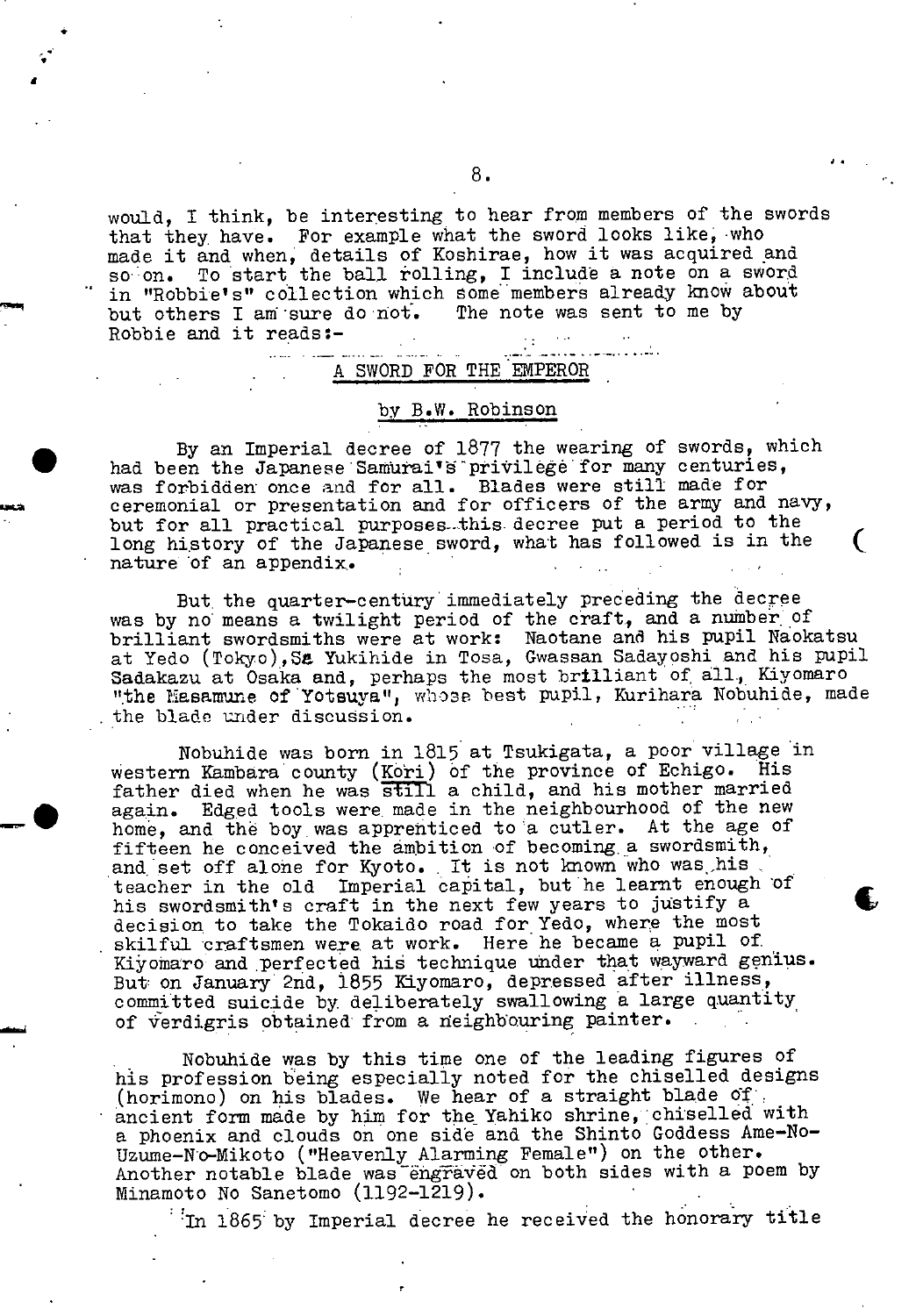of Chikuzen No Kami, and four years later, after the Meiji Restoration, he is recorded to have made a blade for the young Emperor. Later in the same year, he was commanded to forge a sacred mirror for the Yasukuni Shrine, then being built. He died in 1880.

The present blade, though perhaps a little flamboyant for the purist, shows the work of Nobuhide at its best. The forging is superb, the richly-patterned itame grain almost giving the effect of watered silk, and merging into a wide tempered edge (Yakiba) of irregular outline (gunome-midare) plentifully supplied with niye. The striking russeted horimono, with touches of gold overlay, shows the legendary hero Yamato-take-no-Mikoto wielding the famous "Grass-mowing Sword" (Kusanagi no tsurugi) in the midst of the flames, kindled by his barbarian adversaries.. On the reverse is chiselled the banner of the god Takemikadzuchi-nomikoto("Brave awful possessing male deity"), who is said to have descended to Japan from heaven in advance of Jimmu-tenno, the first Emperor. On the tang of the blade is the signature On the tang of the blade is the signature Kurihara Kenshi Nobuhide, above which appears a small "ascending dragon". On the reverse are engraved the names of the deities, represented in the Horimono. All these features, together with the measurements of the blade, are recorded in a brush-written inscription on the plain whitewood scabbard, which also adds that the blade was made for "the present Emperor Meiji". Whether or not this is the blade recorded above as having been made for the Emperor by Nobuhide in 1869 must remain a matter of speculation; it bears no date. But at all events it of speculation; it bears no date. demonstrates that even at this late period a blade could be produced that would hold its own in sheer quality and beauty' with the mediaeval masterpieces of Bizen and Kamakura.

This blade was among a number sold by Glendinnings some twenty-five years ago as "sequestrated enemy property" having formed part of the stock of the pre-war Japanese dealer Murakami. It was bought by Field-Marshal Sir francis Festing, and obtained formed part of the stock of the pre-war Japanese dealer Mura<br>It was bought by Field-Marshal Sir Francis Festing, and obta<br>from him by the present writer in exchange for a tachi by<br>Kiymmaro; both parties were highly delight

## CORRECTIONS TO LAST PROGRAMME

V

As I expected a number of errors were made by me in the last<br>corrections of which follow by courtesy of Robbie. Further issue, corrections of which follow by courtesy of Robbie. criticism will be welcomed by me from Bobbie and other members as and when the case arises.

P.2. Line 20. "Omano school". Presumably this should be Hamano, or is it Omorl?

P.6. Line 2. "Tomishugi". This must be Tomoshige of Kaga? Line 4 from bottom. "Kéntoku 2nd'year.(1331)". The second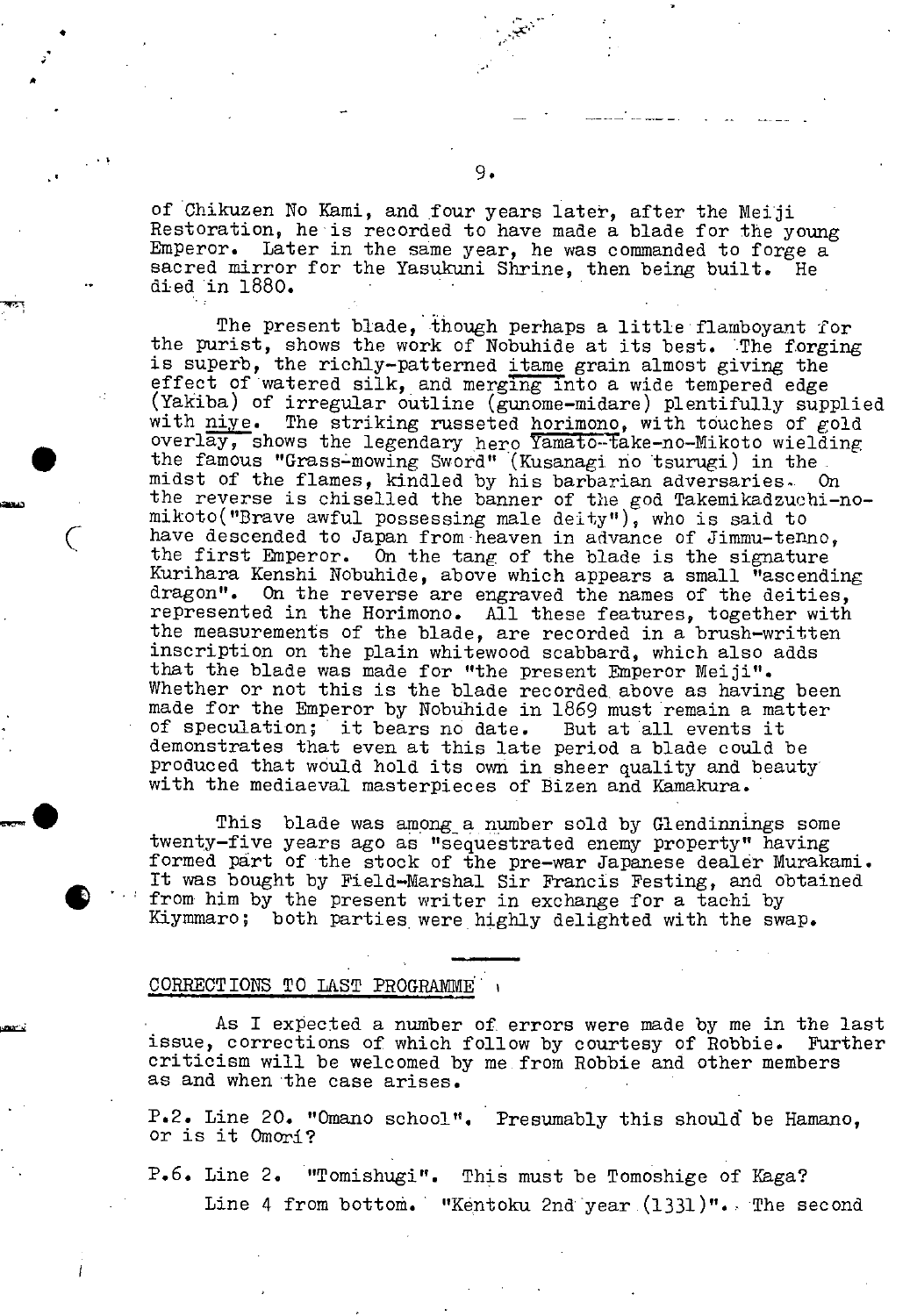year of Kentoku was 1371 (after Masamune's death) so I imagine Gentoku was intended. But the second year of Gentoku was 1330. In any case the error was probably Sotheby's.

P.8. Line 5. "Michiasa". I feel this reading must be wrong. The second character could be read tomo, though I cannot find any recorded smith of that name, or could it be a misprint for • Michimasa?

P.9. penultimate paragraph. I found this story very amusing; it reminded me of a number of "opinions" given by Japanese "experts" on objects in this Museum.

P.10. Line 14. "Kiomaru (c.1820)". If this is Kiyomaro, his dates are  $c.1813-1855$ . But the name of Oni $\overline{0}$ -Maru, who founded the Gwassan School in the late 12th century is sometimes read as Kiō-Maru.

#### NEWS

I have received a letter from:

Mr. Michael Horsfield of: 9 South View, Hunwick, Crook, Co.Durham

stating that there are a number of Japanese sword collectors in the Durham area interested in forming a Durham Branch of To-Ken. Anyone interested in doing so should contact Michael at the above address. He tells me that he expects to be inundated with letters so the Durham collectors had better not make him disappointed. Good luck Michael. If the London branch can be of help just drop me a line and we shall do our best.

Olive Wheeler, our To-Ken Committee member (Adviser), has now changed his name to Olive Sinclaire. No: doubt to avoid the hoards of Japanese sword buyers expected at any time from Japan!!!

Christies auction held on Tuesday, October 29th, again saw a good collection of swords, armour and fittings.

Many Tsuba were sold for under  $£20$ . As regards swords a large number of wakizashi and dirks were sold at reasonable prices many under £50. Long swords held their price and most made more money than the average collector could afford. £3,200 was raid for a fine Katana with tsuba signed Goshu Hikone Ju Soheishi Niudo Soten Sei (Soten School work 18th cent.) the blade honzukuri and shallow torii-zori with twin grooves, bonji and tokko on omote and grooves, bonji and ken on ura, itame-mokume hada and suguba komidare hamon of nie, chu-kissaki and ko-maru boshi, sunage hakago with three mekugi-ana 68-25cm. long unsigned l4th. 15th cent. unusual having tameshigiri inscription 0-Kesagake harul

4.

 $\mathcal{L}$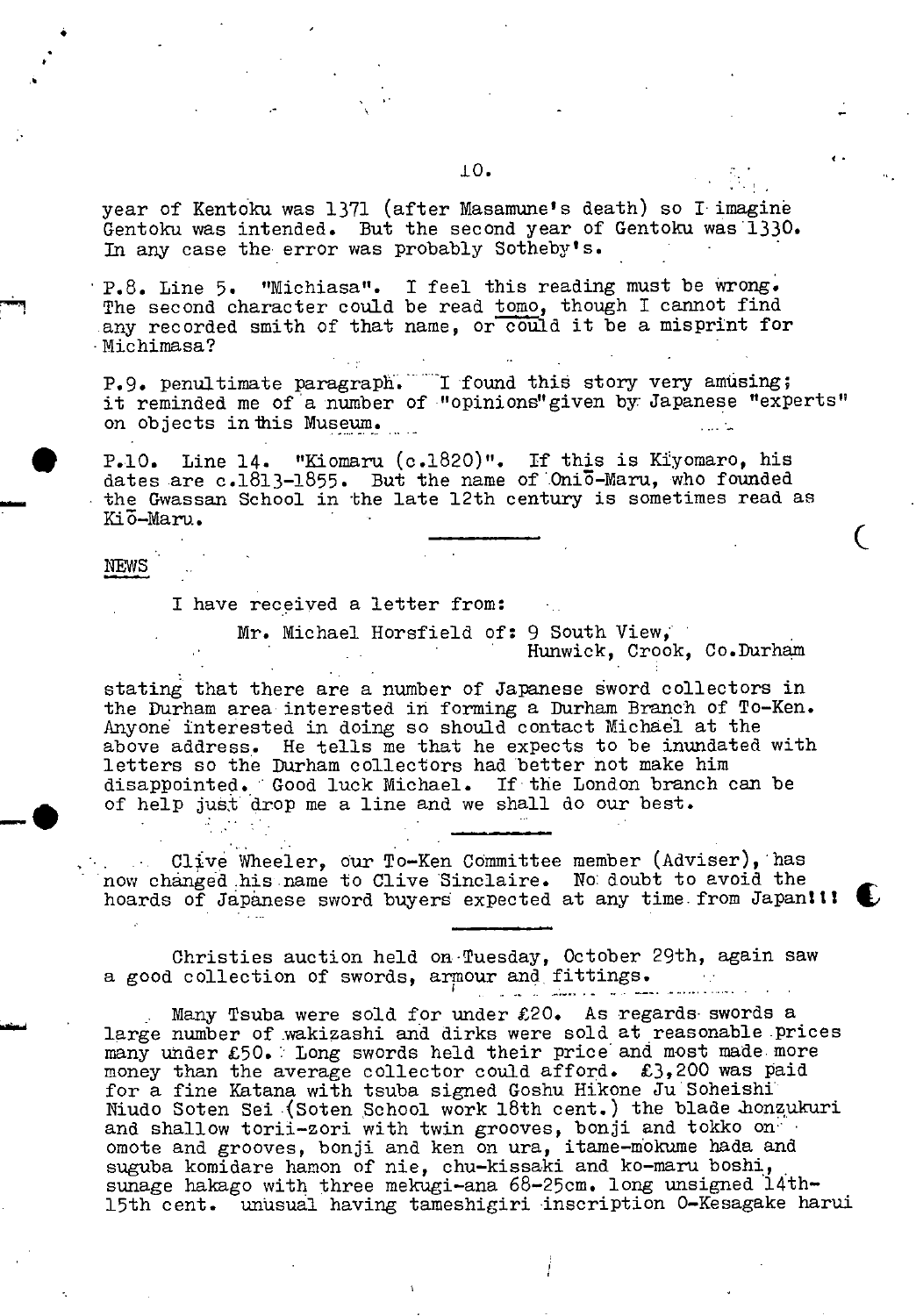by Yoshimutsu (Yamada Asaemon) and dated dragon year 1820.

There was a good collection of armour with prices accordingly.

The most impressive I suppose was a fine Murasaki-Odoshi Dangaiye-Do, comprising Kabuto with 62 plate suji-boshi with shakudo kuwagata-dai and oharaidate, ko-manju shikoro, Nara mempo, mongara-odoshi 0-sode and chu-sode, shin-gote with silver nunome and gilt mounted with chirimen-namban kusari, kikko-haidate, shino suneate and a tsuru-bukuro; both pairs of sode bear the jo-mon and kae-rnon of Ogasawara, Daimyo of Kokura in Bizen province, 1632-1868 - with wood stand and modelled head, hands and feet. The price: 12,000 guineas.

An interesting note has been passed to me from the Southern Californian Japanese Sword Club re. sword values and it reads:-

#### SWORD VALUES

We are constantly being asked what swords are really worth - what value should be applied to the index in Hawley's books? The old  $\frac{97}{7}$  per unit can still be applied to blades of low rated smiths that are in poor but salvageable condition. Otherwise, you end up spending more than the blade will be worth to restore<br>it. One year ago when the oil crisis hit the Japanese speculat One year ago when the oil crisis hit the Japanese speculators, prices went down overnight to 25% of the asking prices. Now things have stabilised at 50% for average blades. Top quality blades however, remain high simply because .there are not enough to satisfy the demand. These would be the ones rated upper-upper and upper-middle in Fujishiro's books - perhaps 500 smiths out of 18,0001 Junkers you can still bargain for. Dealers in this country and Europe are justifying outrageous prices for poor quality blades by saying they are getting it, and as long as buyers will pay it the high prices are the market. What they don't realise is that collectors are realising that they have been taken in, and are losing interest in droves.

> Killing the goose that lays the golden egg is never good business. Hardly 10% of collectors are capable of telling a shin-shinto copy of a koto blade with a fake signature from an original genuine one. The only way to combat the abuses is to refuse to buy at inflated prices, spend only what you can afford and buy to keep not to speculate.

Although there seems to be a lot of sense in the "American opinion" I feel that the "scene" is different in England. It seems that American dealers are held in low repute. Perhaps it is up to the English dealers to make sure the same does not happen heretti,

/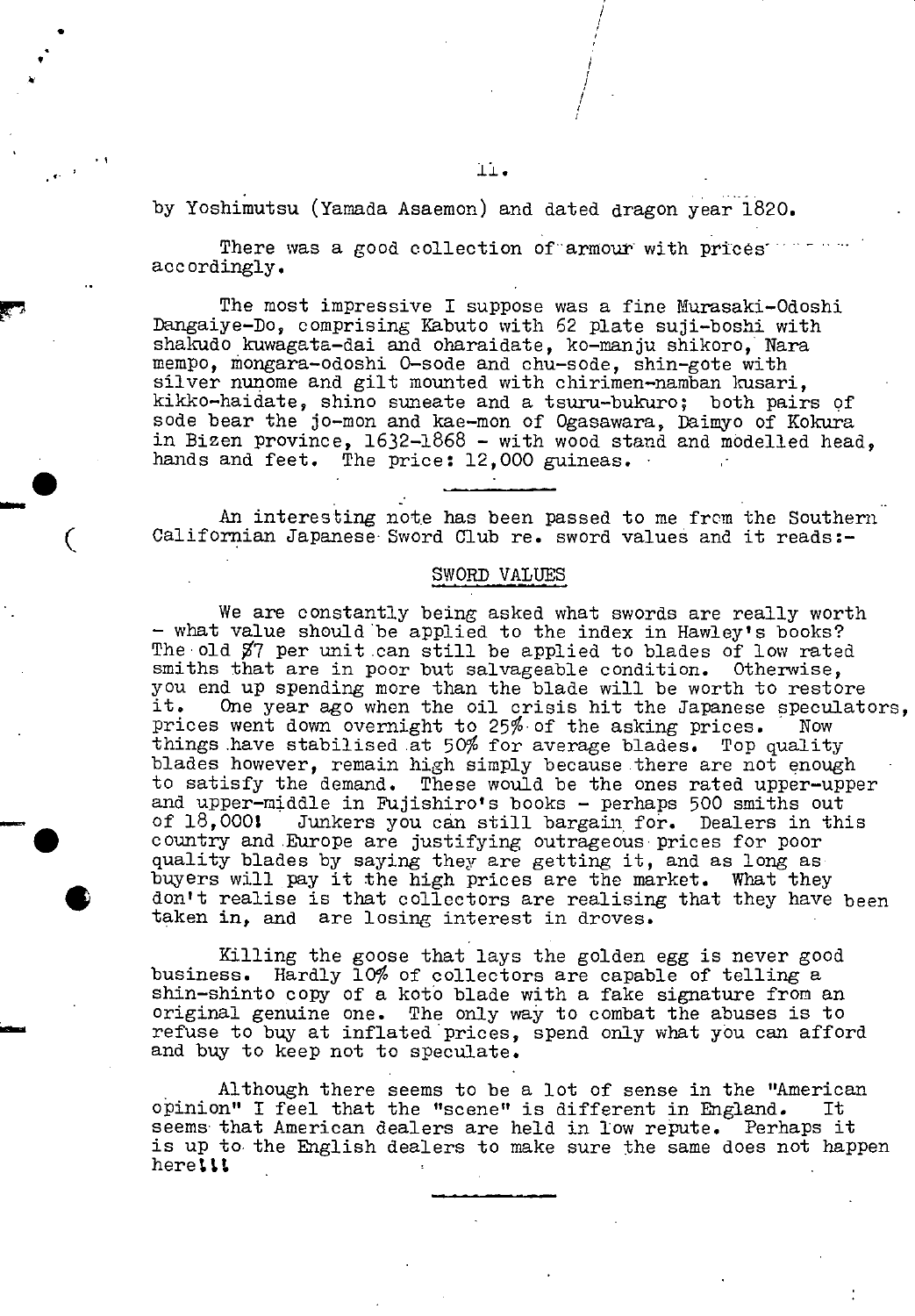# DECEMBER MEETING 12.

#### NOTE re. "FOREIGN TRADE WITH JAPAN" by John Anderson

The first contact Japan had with the outside world was in the 5th to 6th centuries when contact with China brought her the blessings.of the. KANJI characters, horses and Buddhism and contact continued sporadically from then on.

In the 13th century the Mongols under Kublai Ithan invaded Japan and were repulsed and at about this time Japanese pirates called. WAKO started their attacks on the coasts and shipping of China and Korea, possibly as a reprisal for the Mongol attack however these continued almost continually until the end of the 16th century. .

In the early 14th century diplomatic missions, the subject of. which was largely the, depredations of the WAKO, waxed fast and furious between the court of the Ming Emperor and KYOTO, and an annual voyage for trade took place under the auspices of the Abbot SOSEKI of the TENRYUJI Temple. However it was not until 1543 that any great impact on Japanese life was felt due to outside influence. It was at this time that a Portuguese ship reached Japan on the island of TANAGASHIMA. The most important single result of this meeting was the introduction of' firearms, the first of these was obtained by Tanagashima Tokitaka who immediately started the production of matchlocks which in a very few years time was. to alter the course of many Japanese battles. This first meeting laid the foundations for 100 years of intercommunication between Japan and the western world. The period is most 'often called "The Christian Century in Japan" for the Portuguese were.as much interested in saving souls as trading, and immediately the country was. visited by fathers of the Society of Jesus, started the., work of conversion. For 45 years Or so, the POrtuguese had a complete monopoly of trade and conversion but in 1584 the Spanish landed at Hirado by accident and were well received by the local Daimio who allowed them to trade 'there and Franciscan, Dominican and Augustinian Friars to preach the faith. Almost immediately the opposing factions were at each others throats and these internal bickerings were largely to blame for Hideyoshi's periodic attacks on the faith. Meanwhile trade voyages continued with the Kurofune or black ships as the Portuguese and Spanish ships were called, calling more or less annually. At the same time the Japanese were carrying on trading ventures on their 'own account, firstly with Portuguese pilots and later with Portuguese trained nationals. These trading ventures were officially recognised and a certificate called,Go-Suin-Se (August red seal) was issued for each voyage. The first of these was issued in 1592.

 $\epsilon$ 

, Goods exported at this time included arms and armour, screehs, lacquer ware, rice, barley, wheat flour, tunny, salted fish, horses and some silver and copper. Imports were raw and manufactured silks, gold, hides and old Chinese ceramics much prized by the devotees of CHA-NO-YU. One of the imports from Siam was Same.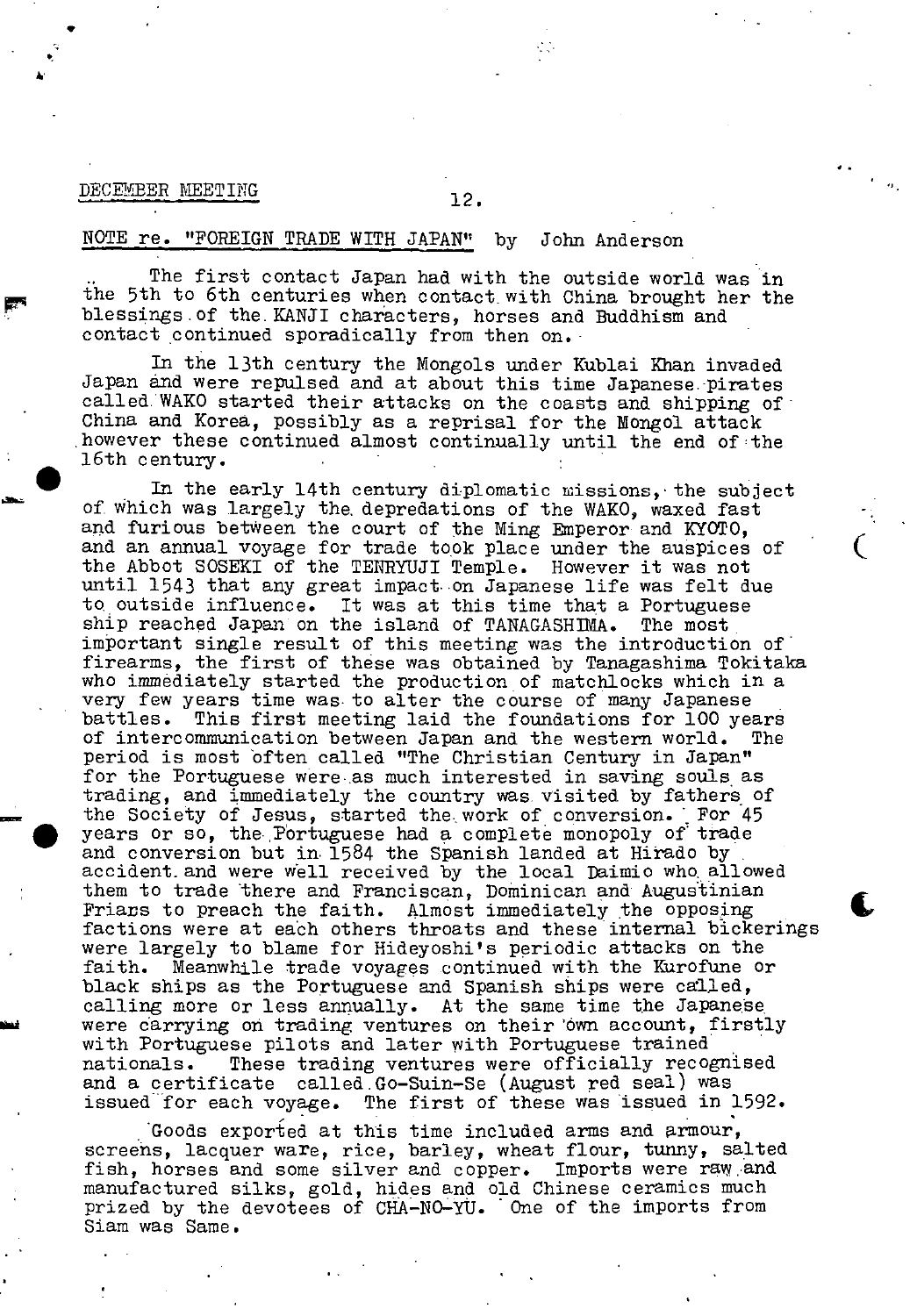It is interesting to note how many ports the Japanese traded with, certificates were issued for the Indo Chinese ports of Cambodia, Champa and Tonking, Siam, the Malay States of Patani and Pahang, Luzon and Wanilla in the Philippines, Macao, Borneo, and the Moluccas, Siak and Formosa. The Portuguese traded between Macao and Nagasaki and sold their trade goods for silver.

In 1592 also, Hideyoshi started his invasion of Korea which was still going on at his death in 1598.

The death of Hideyoshi laid the way open to the rise of Tokugawa Iyeyasu and two years later in 1600 the Englishman Will Adaz<sub>B</sub> of Gillingham in Kent arrived in a Dutch ship. He was.<br>well treated by Iyeyasu and settled in Japan building ships and The death of Hideyoshi laid the way open to the rise of<br>Tokugawa Iyeyasu and two years later in 1600 the Englishman Will<br>Adams of Gillingham in Kent arrived in a Dutch ship. He was<br>well treated by Iyeyasu and settled in Ja advising him on European matters. Cannons taken from Adams ship were used at the seige of. Osaka Castle in 1615.

> Trading posts were set up at Hirado by the Dutch in 1609 and by the English East India Company in 1613. Iyeyasu had a great interest in things European, and allowed the Christians to convert without hindrance until 1614 when for reasons which were mainly political he banned the teaching of Christianity and expelled the missionaries. Trade was still allowed but it was thought that missionaries were being smuggled into the country, however, this was largely overlooked in the interests of trade. Sporadic persecutions continued under the Tokugawa Bakufu until 1637 when the Shimabara rebellion brought things to a head. Tokugawa Iyemitsu finally closed the Macou-Nagasaki route once and for all. The Dutch continued to trade on the island of Deshima and from then on a yearly average of 50 Chinese junks and 4 or 5 Dutch ships provided the port of Iagasaki with all the islands needs.

> Thus we see that for many years the Japanese and the ."foreigners" were in contact and it was hardly surprising that the art and customs of the foreigners rubbed off on the Japanese.

•

However the Japanese, as far as I can see, never really copied the foreign ways but adapted them to suit themselves. The Japanese did not seem to invent new styles in art and manufactures but copied and improved for their own use. This ability to copy and improve would seem to be just as strong today as it has always been.

If we look at the history of Japan from its beginnings, way back in the dark ages we find that almost everything in their daily life has roots leading out of the country. Their writing, ways, style of art and so on can all be traced as beginning outside Japan but used in Japan in an entirely.different and modified way. Even the Japanese sword has roots which developed in China but adapted and modified to such an extent that in later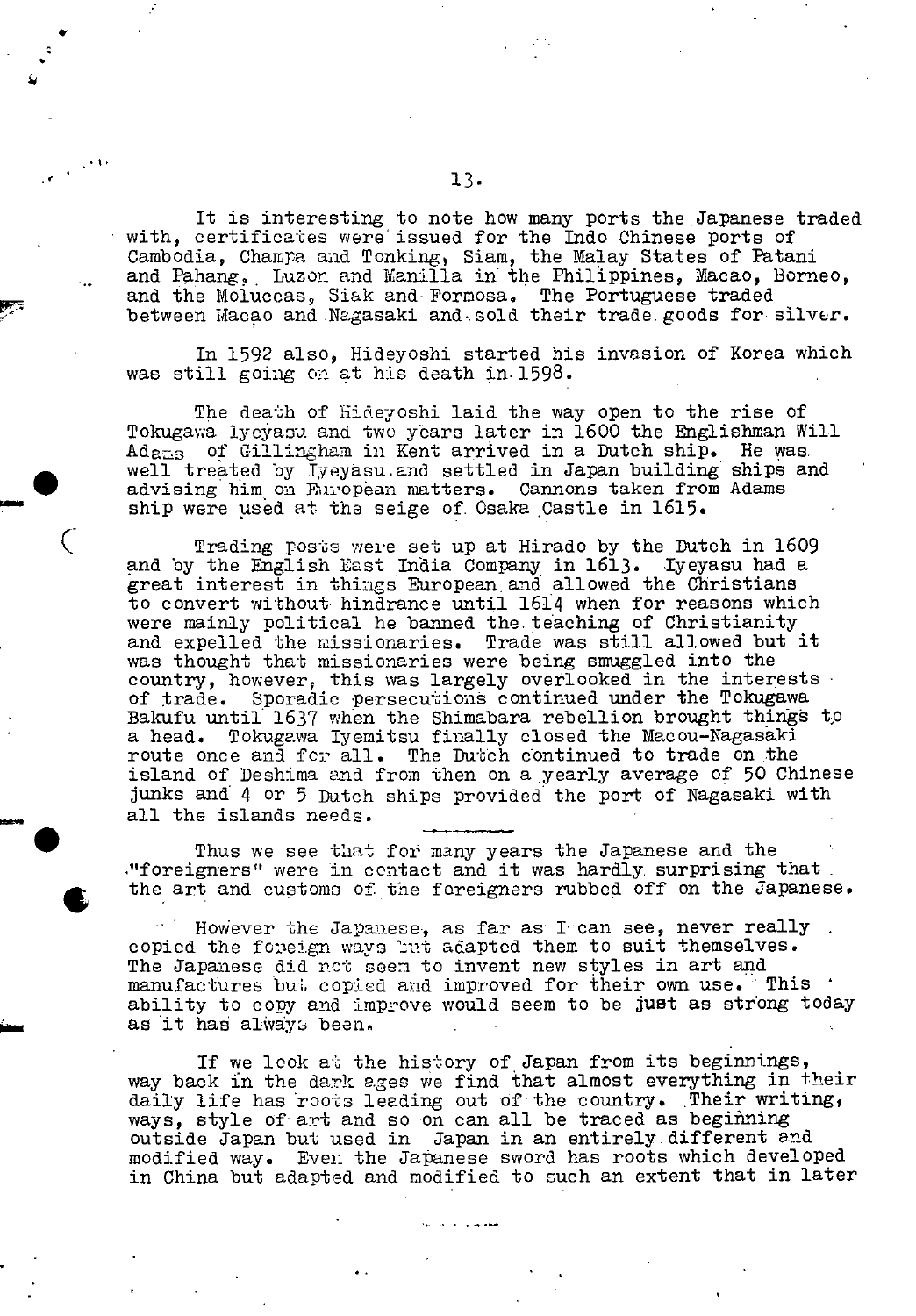years they were in fact traded with China.

 $\ddot{\phantom{0}}$ 

In the 16th cent. Japan, as we have heard, was introduced to the west which had many un-oriental ideas for the Japanese to In the 16th cent. Japan, as we have heard, was introduced<br>to the west which had many un-oriental ideas for the Japanese t<br>study. Thus, together with the other ideas and styles already<br>being "imported" we find a most intere being "imported" we find 'a most interesting situation.

> "Nambam Art" does not apply to any particular style but merely a collection of styles foreign to the Japanese.

"Nambam Art" can take many forms. Firstly we see examples of foreign work actually used, e.g. in cases where European armour, i.e.'cabasets, breastplates, etc. have been used. Then we see Japanese copies of foreign things, e.g. in armour. Thirdly we see foreign styles creeping into Japanese work, e.g.. christian signs in metalwork paintings depicting foreigners, etc.

The subject therefore is endless. Many examples were seen at the meeting, each one could take up much discussion as to why, when, and so on. A subject such as this could, I think, provide much interesting and rewarding research as it is surprising how many.examples of Nambam Art there are if we look. Two interesting books on the subject are:-

1. "The Namban Art of Japan" by Yoshitomo Okamoto (The Heibonsha Survey of Japanese Art).

"Japan - A History in Art" by Bradley Smith (Spring Books).  $2\cdot$ 

Items seen at the meeting included:

- 1. A Katana saya with an Italian crest lacquered on it.
- 2. Many Nambam Tsuba of the usual form.
- 3. An openwork Tsuba with cross motif.
- 4. A Tsuba with soft metal inlay. The subject being a Dutchman.
- 5. A Kabuto in the style of a Spanish morion by Saetome letada. C
- 6. An Italian cabaset adapted by the Japanese by altering the shape and inlaying the bowl in silver and gold.
- 7. A Kabuto in the form of a cabaset made with four plates and lacquered overall.
- 8. A Kabuto having a 16th cent. Korean bowl, possibly taken in battle.
- 9. A Do being a copy of a European breastplate c.1550.
- 10. A Dutch'16th cent. breastplate adapted by applying a plate to the lower edge covered with Buddhist invocations.'.
- 11. An early Meiji diplomatic sword c.1860 in classical European style.
- 12. Two brass crusiform sidearms c.1904.

I /

ı,

4.